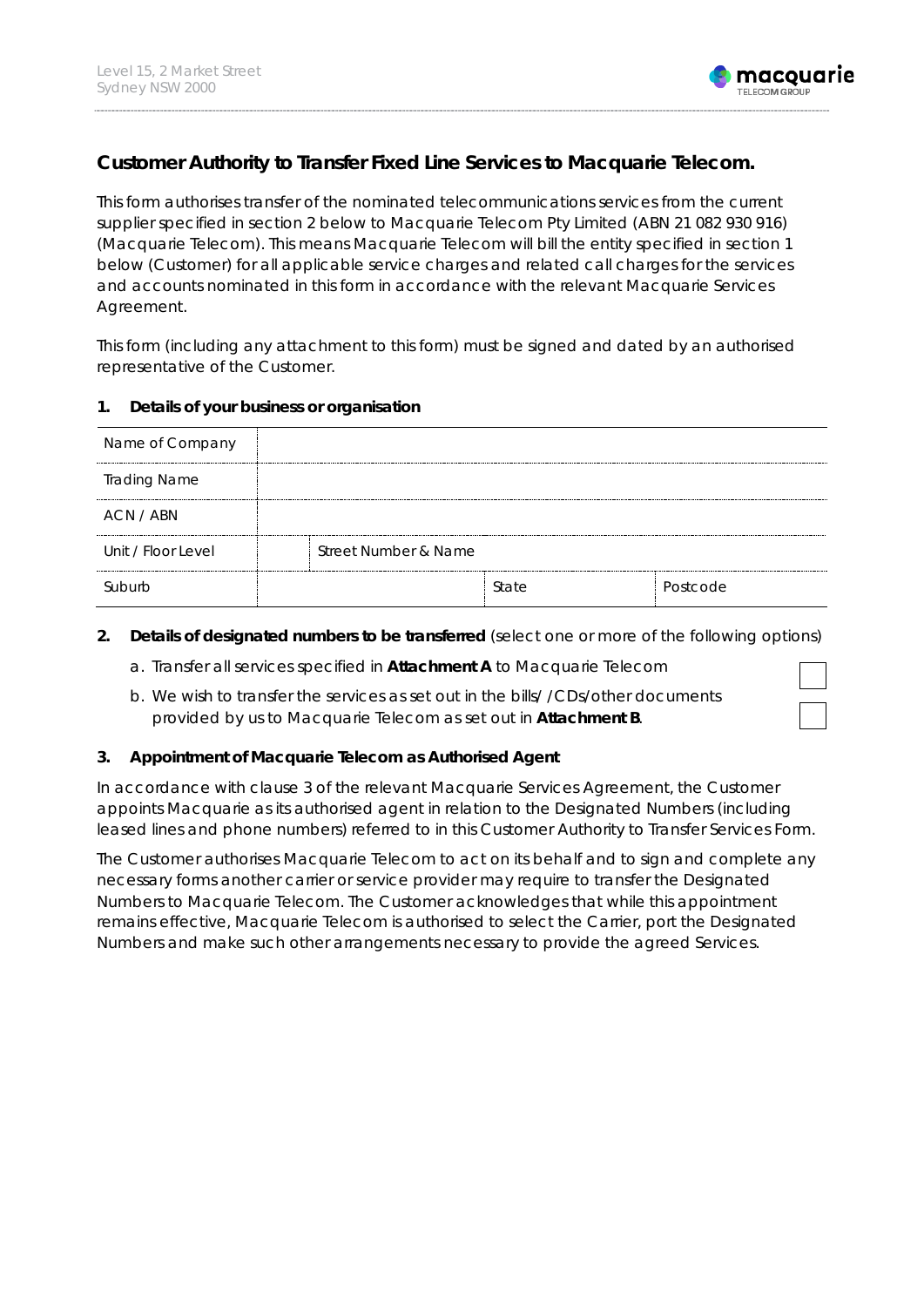

#### **4. Details of Customer PABX Maintainer (for Fixed Line Services Only)**

| Type of PABX              |  |
|---------------------------|--|
| <b>PABX Maintainer</b>    |  |
| Maintainer Contact Person |  |
| Maintainer Phone Number   |  |

*If more than one PABX system and maintainer please attach these details.*

#### **5. Account Selection (please select one of the following options)**

Create a new Macquarie Telecom Account

Add these services to the existing account number:

## **6. ASD Status**

Nominated services transferred to Macquarie Telecom will retain the current barring (e.g. for STD or IDD services) and call number display setup. This is the default option. You may, however, specify particular requirements you have for some or all of the Designated Numbers to be transferred.

Tick here if you have attached a list of specific requirements

### **7. Liability for outstanding charges payable to current provider**

In accordance with the ACIF Commercial Churn Code, unbilled charges from your existing service provider incurred up until the date of transfer may, as a result of the transfer, be billed to Macquarie and then on-billed to you. If this occurs, we will, upon receipt of your payment, pass this money on to that service provider. The Customer can, however, elect to have charges incurred up to the date of transfer billed by your current supplier (you will pay them directly).

### **8. Integrated Public Number Database (IPND)**

In accordance with the IPND Code, Macquarie Telecom is required to provide information on Voice Services for inclusion in the IPND. This information includes the Number, the Customer name and the address to which a Service is provided, and other information (Public Number Customer Data) (PNCD).

The IPND is used for a number of purposes permitted by law including emergency services, directory services and law enforcement agencies. You have the right to request from us copies of your PNCD at any time.

It is your responsibility to keep your PNCD records up to date including changes of address. You are required to contact us to inform us of any changes or any inaccuracies in the information we hold.

If you require further information about the IPND you can refer to the Industry IPND Code and accompanying explanatory statement.

[www.acma.gov.au/-/media/Networks/Regulation/pdf/C555-2017-IPND-Code-pdf.pdf](http://www.acma.gov.au/-/media/Networks/Regulation/pdf/C555-2017-IPND-Code-pdf.pdf)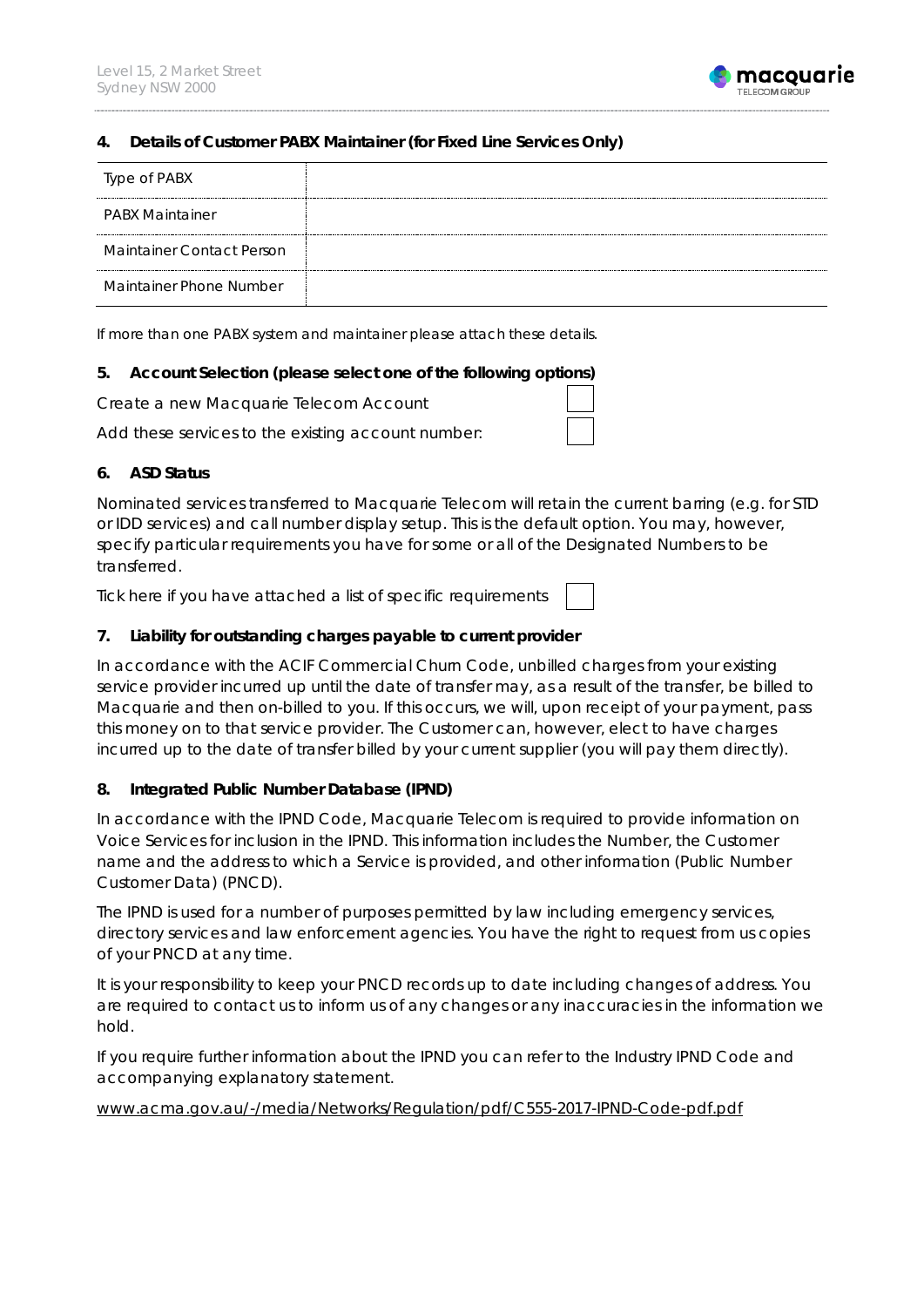

### **9. Conditions**

The Customer acknowledges and agrees that Macquarie Telecom will provide the Services in accordance with the applicable terms and conditions set out in the Macquarie Services Agreement.

The Customer also acknowledges and agrees to the following terms and conditions of transfer:

- a. Macquarie Telecom will ask your current service provider to release your lines and transfer them to Macquarie Telecom and/or any Carrier we nominate;
- b. Unless expressly stated, the Designated Numbers will be transferred with their current status (e.g. IDD call barring);
- c. The Designated Numbers will remain active with your current service provider until the transfer is effective;
- d. The Customer will surrender all incentives or benefits (eg discount plans) to its current service provider;
- e. The Customer must contact its current service provider in relation to any faults or service queries until the transfer is effective.
- f. Macquarie Telecom will be the Customer's service provider for all agreed Fixed Line Services even if the underlying carrier, whose infrastructure is used to provide the Services, may change from time to time.
- g. The Customer may only cancel the appointment of Macquarie Telecom as its authorised representative for the Designated Numbers in accordance with the process for cancelling the Macquarie Services Agreement and/or the Services under the relevant Macquarie Services Agreement;
- h. The Customer will be solely responsible to Macquarie Telecom for all charges incurred in relation to the Designated Numbers from the date the transfer of the Designated Numbers is effective;
- i. The Customer will still be responsible to its current service provider (or Macquarie Telecom if we are invoiced directly by that service provider) for any charges which are incurred and/or billed to the date the transfer is effective; and
- j. The Customer is liable to Macquarie Telecom for and indemnifies Macquarie Telecom against any loss, damage, claim, proceeding and cost (including all legal costs on an indemnity basis), including as a result of any third party claim against Macquarie Telecom, arising out of any incorrect details being contained in this form or any attachments.
- k. The person signing below represents that they have full authority to give this authorisation on behalf of the Customer.

| Name                     |  |
|--------------------------|--|
| Title                    |  |
| Contact Telephone Number |  |
| Signature                |  |
| Date                     |  |